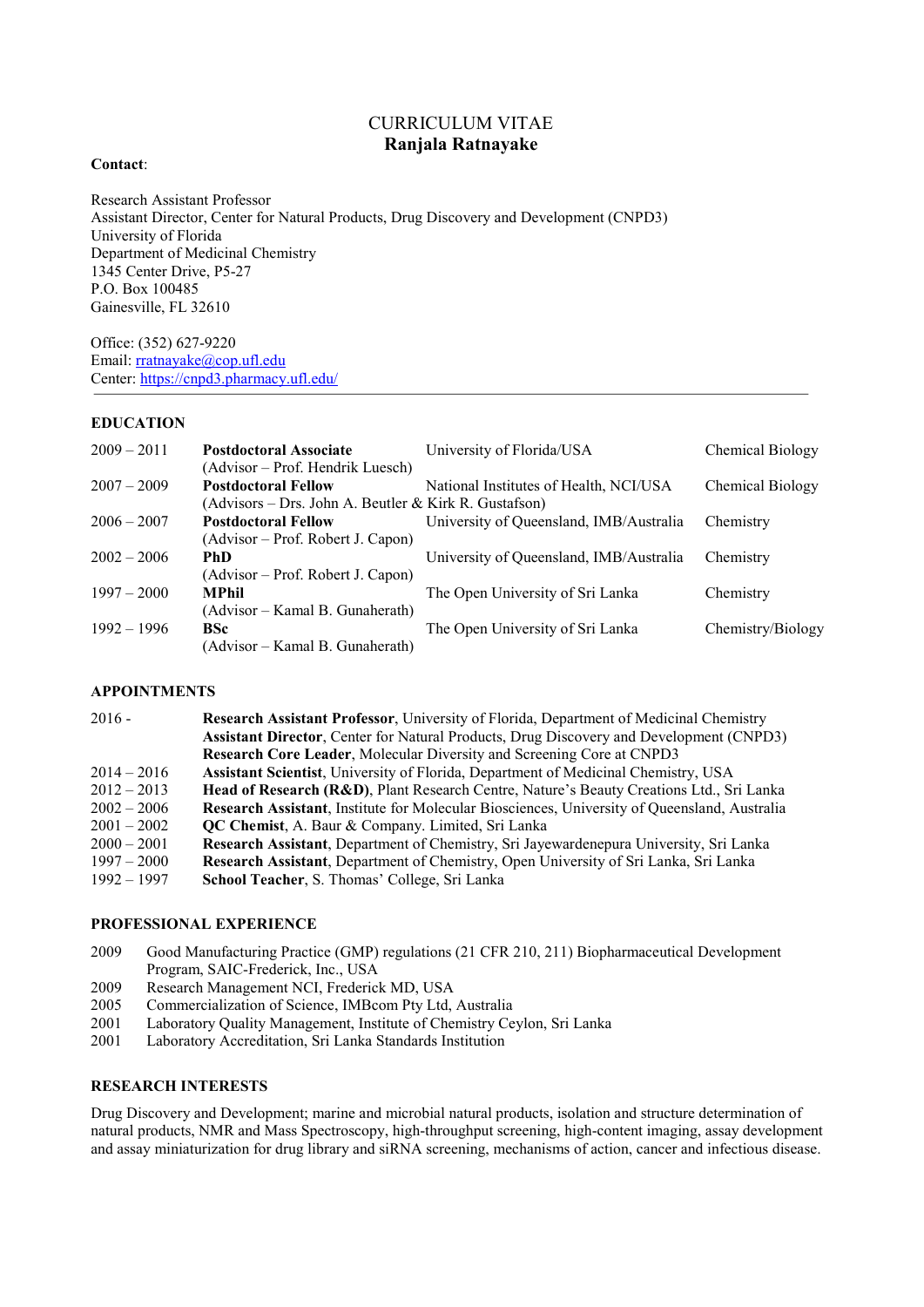# **RESEARCH FUNDING**

1R50CA211487-01 (NIH/NCI Research Specialist Award) – (Role: PI Ratnayake)/9.0 CM *"Development of Complex Natural Product Libraries and multidimensional anticancer screening platforms."* 09/20/16 – 08/31/2021; Total costs \$465,481.00 (Direct costs, \$310,320.00); no cost extension 08-31-2022

131947-RSG-18-013-01-CDD (American Cancer Society) – (PI-Huigens; Role: Co-Investigator, Ratnayake)/0.6 CM "*Alkaloid Ring Distortion: A Platform for New Cancer Therapies.*" 07/01/2018 – 6/30/2022; Total costs \$792,000.00 (Direct costs, \$660,000.00)

UF Health Cancer Center (UFHCC), Davis Cancer Research grant – (Role: PI Ratnayake)/1.8 CM 09/20/2016 – 08/31/2021; Award Amount \$504,555.92

# **HONORS & AWARDS**

- 2019 Scientific Presentation Award, International Conference on Pharmacology, Singapore<br>2016 NIH/NCI Research Specialist Award (R50 grant). USA
- 2016 NIH/NCI Research Specialist Award (R50 grant), USA<br>2009 Active Member Travel Award American Society of Ph
- Active Member Travel Award American Society of Pharmacognosy, USA
- 2007 PhD Dissertation, Deans Commendation List, University of Queensland, Australia, *Recognition for outstanding quality and exceptionally innovative nature of the research*
- 2006 Student Research Award American Society of Pharmacognosy, USA- *Recognition for outstanding research in the general area of Natural Products*
- 2005 Lynn Brady Travel Award American Society of Pharmacognosy, USA<br>2005 Graduate School Research Travel Award (GSRTA) University of Ouee
- Graduate School Research Travel Award (GSRTA) University of Queensland, Australia
- 2003 Graduate School Research Scholarship (GSRS) Award University of Queensland, Australia
- 2002 Melbourne International Research Scholarship (MIRS) Award University of Melbourne, Australia<br>2002 International Postgraduate Research Scholarship (IPRS) Australian Government
- International Postgraduate Research Scholarship (IPRS) Australian Government
- 2001 Kandiah Memorial Award I Institute of Chemistry Ceylon, Sri Lanka- *For the best Postgraduate Research in Chemistry, carried out at a Higher Educational Institution in Sri Lanka.*

### **INSTITUTIONAL AFFILIATIONS/PROFESSIONAL SOCIETIES**

- 2016 UF Health Cancer Center (UFHCC)
- 2009 Member, American Society of Pharmacognosy (ASP)
- 2002 **–** Member and Chartered Chemist (C. Chem.), Institute of Chemistry Ceylon (Sri Lanka)
- 1999 **–** Member, Sri Lanka Association for the Advancement of Science (SLAAS)

# **PUBLICATIONS IN REFEREED JOURNALS (41)**

- 1. Gunasekera, S. P.; Kokkaliari, S.; **Ratnayake, R**.; Sauvage, T.; dos Santos, L. A. H.; Luesch, H.; Paul, V. J. "Anti-inflammatory Dysidazirine Carboxylic Acid from the Marine Cyanobacterium Caldora sp. Collected from the Reefs of Fort Lauderdale, Florida" Molecules 2022, 27, 1717
- 2. Inhibition of cotranslational translocation by apratoxin S4: Effects on oncogenic receptor tyrosine kinases and the fate of transmembrane proteins produced in the cytoplasm. Cai W, Ratnayake R (co-1st author), Wang M, Chen QY, Raisch KP, Dang LH, Law BK, Luesch H. Curr Res Pharmacol Drug Disc. 2021 Sep 8;2: 100053
- 3. Gatorbulin-1, a distinct cyclodepsipeptide chemotype, targets a seventh tubulin pharmacological site. Matthew S, Chen QY, **Ratnayake R**, Fermaintt CS, Lucena-Agell D, Bonato F, Prota AE, Lim ST, Wang X, Díaz JF, Risinger AL, Paul VJ, Oliva MÁ, Luesch H. Proc Natl Acad Sci U S A. 2021 Mar 2;118(9):e2021847118.
- 4. Function-Oriented and Modular (+/-)-cis-Pseudoguaianolide Synthesis: Discovery of New Nrf2 Activators and NF-κB Inhibitors. Emmetiere F, **Ratnayake R**, Schares HAM, Jones KFM, Bevan-Smith E, Luesch H, Harki DA, Grenning AJ. *Chemistry*. 2021 Mar 22;27(17):5564-5571
- 5. Vicinal difluorination as a C=C surrogate: an analog of piperine with enhanced solubility, photostability, and acetylcholinesterase inhibitory activity. Lizarme-Salas Y, Ariawan AD, **Ratnayake R**, Luesch H, Finch A, Hunter L. Beilstein *J Org Chem*. 2020 Oct 28;16:2663-2670.
- 6. Fungal epithiodiketopiperazines carrying α, β-polysulfide bridges from *Penicillium steckii* YE, and their chemical interconversion. Jiang G, Zhang P, **Ratnayake R**, Yang G, Zhang Y, Zuo R, Powell M, Huguet-Tapia JC, Abboud KA, Dang LH, Teplitski M, Paul V, Xiao R, Zaman KAU, Hu Z, Cao S, Luesch H, Ding Y. *Chembiochem*. 2021 Jan 15;22(2):416-422.
- 7. Yohimbine as a Starting Point to Access Diverse Natural Product-Like Agents with Re-programmed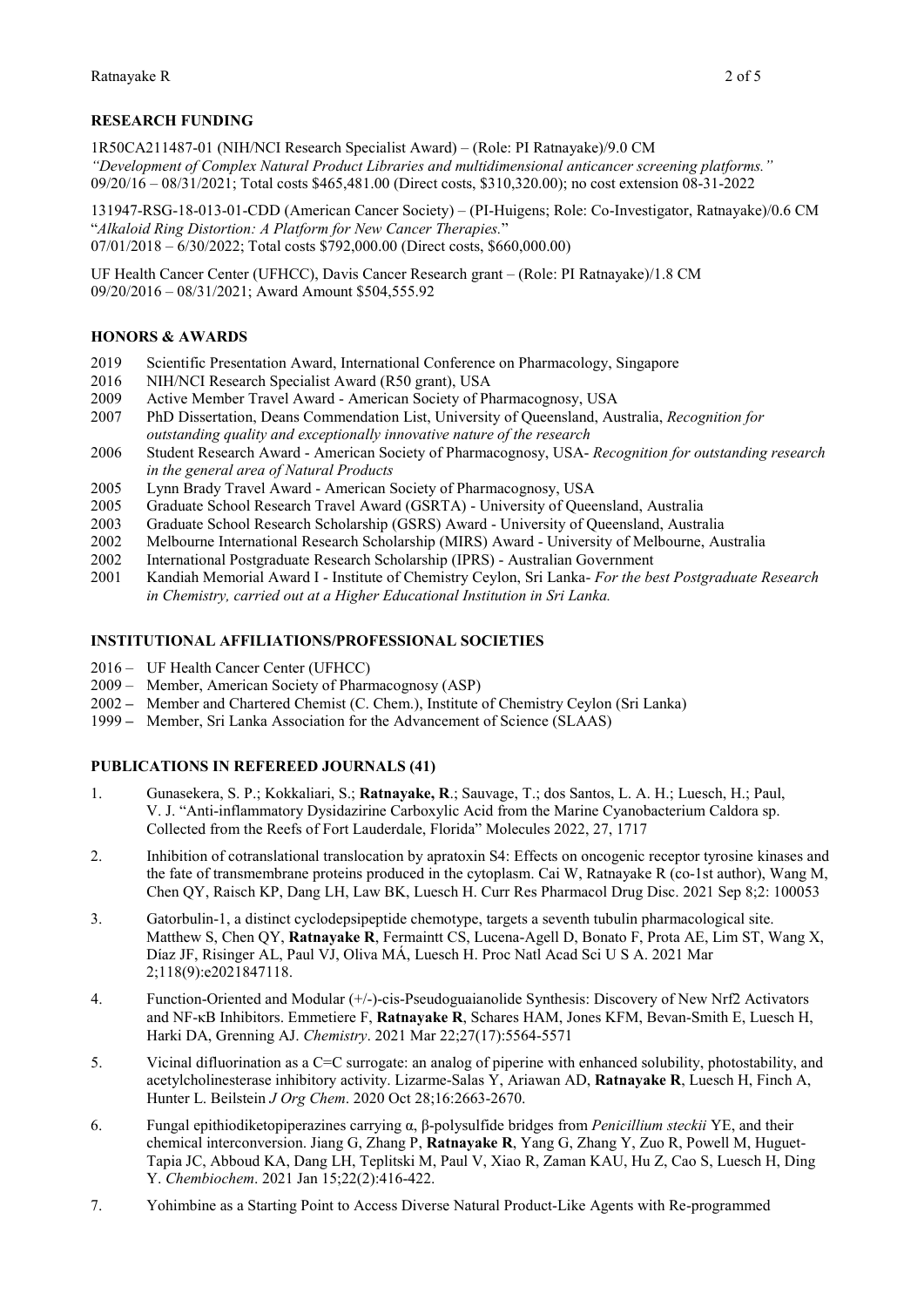Activities against Cancer-Relevant GPCR Targets. Paciaroni NG, Norwood VM 4th, **Ratnayake R**, Luesch H, Huigens RW 3rd. *Bioorg Med Chem*. 2020 Jul 15;28(14):115546.

- 8. Largazole is a Brain-Penetrant Class I HDAC Inhibitor with Extended Applicability to Glioblastoma and CNS Diseases. Al-Awadhi FH, Salvador-Reyes LA, Elsadek LA, **Ratnayake R**, Chen QY, Luesch H. *ACS Chem Neurosci*. 2020 Jul 1;11(13):1937-1943.
- 9. High-throughput gene screen reveals modulators of nuclear shape. Tamashunas AC, Tocco VJ, Matthews J, Zhang Q, Atanasova KR, Paschall L, Pathak S, **Ratnayake R**, Stephens AD, Luesch H, Licht JD, Lele TP. *Mol Biol Cell*. 2020 Jun 15;31(13):1392-1402.
- 10. Dolastatin 15 from a Marine Cyanobacterium Suppresses HIF-1α Mediated Cancer Cell Viability and Vascularization. **Ratnayake R**, Gunasekera SP, Ma JJ, Dang LH, Carney TJ, Paul VJ, Luesch H. *Chembiochem*. 2020 Aug 17;21(16):2356-2366.
- 11. Preventing Morphine-Seeking Behavior through the Re-Engineering of Vincamine's Biological Activity. Norwood VM 4th, Brice-Tutt AC, Eans SO, Stacy HM, Shi G, **Ratnayake R**, Rocca JR, Abboud KA, Li C, Luesch H, McLaughlin JP, Huigens RW 3rd. *J Med Chem*. 2020 May 28;63(10):5119-5138.
- 12. A tetrapeptide class of biased analgesics from an Australian fungus targets the  $\mu$ -opioid receptor. Dekan Z, Sianati S, Yousuf A, Sutcliffe KJ, Gillis A, Mallet C, Singh P, Jin AH, Wang AM, Mohammadi SA, Stewart M, **Ratnayake R**, Fontaine F, Lacey E, Piggott AM, Du YP, Canals M, Sessions RB, Kelly E, Capon RJ, Alewood PF and MacDonald JC. *Proc Natl Acad Sci USA* first published October 14, 2019
- 13. Seaweed natural products modify the host inflammatory response via Nrf2 signaling and alter colon microbiota composition and gene expression. Bousquet MS, **Ratnayake R**, Pope JL, Chen QY, Zhu F, Chen S, Carney TJ, Gharaibeh RZ, Jobin C, Paul VJ, Luesch H. *Free Radic Biol Med*. 2019 Sep 16. pii: S0891- 5849(19)30996-7. doi: 10.1016/j.freeradbiomed.2019.09.013. [Epub ahead of print]
- 14. Development of apratoxin S10 (Apra S10) as an anti-pancreatic cancer agent and its preliminary evaluation in an orthotopic patient-derived xenograft (PDX) model. Cai W, **Ratnayake R**, Gerber MH, Chen QY, Yu Y, Derendorf H, Trevino JG, Luesch H. *Invest New Drugs*. 2019 Apr;37(2):364-374
- 15. Total Synthesis of Asperphenins A and B. Yan JL, Cheng Y, Chen J, **Ratnayake R**, Dang LH, Luesch H, Guo Y, Ye T. *Org Lett*. 2018 Oct 5;20(19):6170-6173
- 16. Apratyramide, a Marine-Derived Peptidic Stimulator of VEGF-A and Other Growth Factors with Potential Application in Wound Healing. Cai W, Salvador-Reyes LA, Zhang W, Chen QY, Matthew S, **Ratnayake R**, Seo SJ, Dolles S, Gibson DJ, Paul VJ, Luesch H. *ACS Chem Biol.* 2018 Jan 19;13(1):91-99
- 17. Synthesis and biological evaluation of largazole zinc-binding group analogs. Kim B, **Ratnayake R**, Lee H, Shi G, Zeller SL, Li C, Luesch H, Hong J. *Bioorg Med Chem*. 2017 Jun 15;25(12):3077-3086
- 18. A Tryptoline Ring-Distortion Strategy Leads to Complex and Diverse Biologically Active Molecules from the Indole Alkaloid Yohimbine. Paciaroni NG, **Ratnayake R**, Matthews JH, Norwood VM 4th, Arnold AC, Dang LH, Luesch H, Huigens RW 3rd. Chemistry. 2017 Mar 28;23(18):4327-4335
- 19. Caldoramide, a Modified Pentapeptide from the Marine Cyanobacterium *Caldora penicillata*. Gunasekera SP, Imperial L, Garst C, **Ratnayake R**, Dang LH, Paul VJ, Luesch H. *J Nat Prod.* 2016, 79(7):1867-71.
- 20. Tasiamide F, a potent inhibitor of cathepsins D and E from a marine cyanobacterium. Al-Awadhi FH, **Ratnayake R**, Paul VJ, Luesch H. *Bioorg Med Chem*. 2016,24(15):3276-82.
- 21. Discovery, Total Synthesis and Key Structural Elements for the Immunosuppressive Activity of Cocosolide, a Symmetrical Glycosylated Macrolide Dimer from Marine Cyanobacteria. Gunasekera SP, Li Y, **Ratnayake R**, Luo D, Lo J, Reibenspies JH, Xu Z, Clare-Salzler MJ, Ye T, Paul VJ, Luesch H. *Chemistry*. 2016, 22(24):8158-66.
- 22. Englerin A Inhibits EWS-FLI1 DNA Binding in Ewing Sarcoma Cells. Caropreso V, Darvishi E, Turbyville TJ, **Ratnayake R**, Grohar PJ, McMahon JB, Woldemichael GM. *J Biol Chem*. 2016, 6;291(19):10058-66.
- 23. Multidimensional Screening Platform for Simultaneously Targeting Oncogenic KRAS and Hypoxia-Inducible Factors Pathways in Colorectal Cancer. Bousquet MS, Ma JJ, **Ratnayake R,** Havre PA, Yao J, Dang NH, Paul VJ, Carney TJ, Dang LH, Luesch H. *ACS Chem Biol*. 2016, 11(5):1322-31
- 24. C3 and 2D C3 Marfey's Methods for Amino Acid Analysis in Natural Products. Vijayasarathy S, Prasad P, Fremlin LJ, **Ratnayake R**, Salim AA, Khalil Z, Capon RJ. J Nat Prod. 2016, 79(2):421-7.
- 25. Grassypeptolides as natural inhibitors of dipeptidyl peptidase 8 and T-cell activation. Kwan JC, Liu Y, **Ratnayake R**, Hatano R, Kuribara A, Morimoto C, Ohnuma K, Paul VJ, Ye T, Luesch H. *Chembiochem*.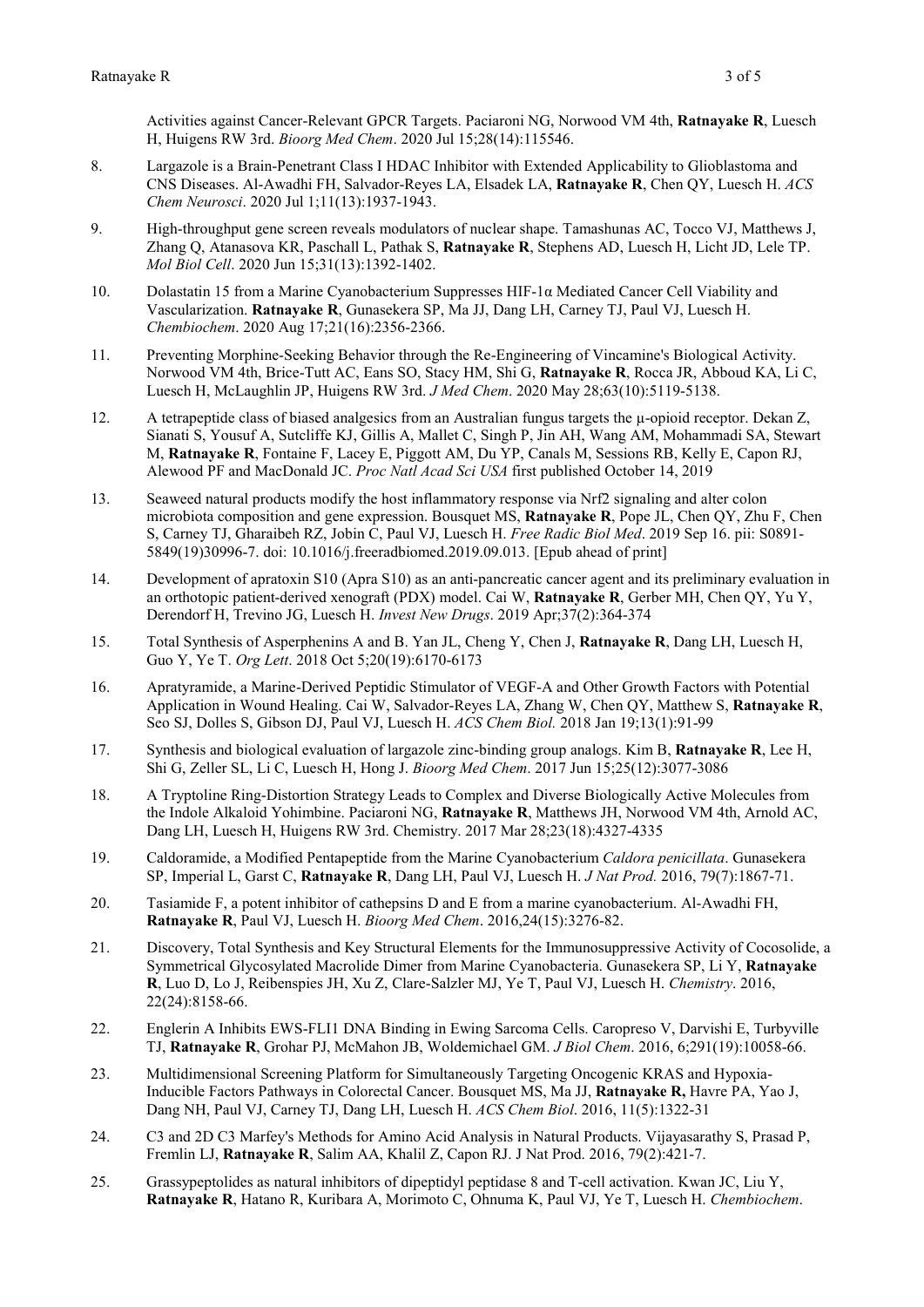2014, 15(6):799-804.

- 26. Cultivated sea lettuce is a multiorgan protector from oxidative and inflammatory stress by enhancing the endogenous antioxidant defence system. **Ratnayake R**, Liu Y, Paul VJ, Luesch H, *Cancer Prev Res* (Phila). 2013, 6(9): 989-99
- 27. Englerin A stimulates PKCθ to inhibit insulin signalling and to simultaneously activate HSF1: pharmacologically induced synthetic lethality. Sourbier C, Scroggins BT, **Ratnayake R**, Prince TL, Lee S, Lee MJ, Nagy PL, Lee YH, Trepel JB, Beutler JA, Linehan WM, Neckers L. *Cancer Cell*. 2013, 23(2): 228- 37.
- 28. Flabelliferins A and B, sesterterpenoids from the South Pacific sponge *Carteriospongia flabellifera*. Diyabalanage T, **Ratnayake R**, Bokesch HR, Ransom T, Henrich CJ, Beutler JA, McMahon JB, Gustafson KR, *J Nat Prod*. 2012, 75(8): 1490-4
- 29. Chlorinated englerins with selective inhibition of renal cancer cell growth. Akee RK, Ransom T, **Ratnayake R**, McMahon JB, Beutler JA, *J Nat Prod*. 2012, 75(3): 459-63
- 30. Grassypeptolides F and G, cyanobacterial peptides from *Lyngbya majuscula*. Popplewell WL, **Ratnayake R**, Wilson JA, Beutler JA, Colburn NH, Henrich CJ, McMahon JB and McKee TC, *J. Nat Prod*. 2011, 74(8): 1686-91
- 31. Nothospondin, a new AP-1 inhibitory quassinoid from the Cameroonian plant *Nothospondias staudtii.* Diyabalanage T, **Ratnayake R**, Wilson JA, Henrich CJ, Beutler JA, Colburn NH, McMahon JB, Gustafson KR, *Bioorg Med Chem Lett*. 2011, 21(15): 4397-9
- 32. Inhibitors of the Oncogenic Transcription Factor AP-1 from *Podocarpus latifolius* Devkota. KP, **Ratnayake R**, Colburn NH, Wilson JA, Henrich CJ, McMahon JB, and Beutler JA, *J. Nat. Prod*. 2011, 74(3): 374-7
- 33. Flavonoids from Eight Tropical Plant Species That Inhibit the Multidrug Resistance Transporter ABCG2. Versiani MA, Diyabalanage T, **Ratnayake R**, Henrich CJ, Bates SE, McMahon JB, and Gustafson KR, *J. Nat. Prod*. 2011, 74(2), 262-6
- 34. Grassypeptolides A-C, Cytotoxic Bis-thiazoline Containing Marine Cyclodepsipeptides. Kwan JC, **Ratnayake R**, Abboud KA, Valerie J. Paul VJ and Luesch H, *J. Org.Chem.* 2010, 75(23): 8012-23
- 35. Intramolecular Modulation of Serine Protease Inhibitor Activity in a Marine Cyanobacterium with Antifeedant Properties. Matthew S, **Ratnayake R**, Becerro MA, Ritson-Williams R, Paul VJ and Luesch H, *Mar. Drugs* 2010, 8(6): 1803-1816.
- 36. Englerin A, a Selective Inhibitor of Renal Cancer Cell Growth, from *Phyllanthus engleri,* **Ratnayake R**, Covell D, Ransom TR and Beutler JA, *Org. Lett.*, 2009, 11(1): 57–60
- 37. Acremolides A-D: lipodepsipeptides from an Australian marine derived fungus, Acremonium sp. **Ratnayake R**, Lacey E, Tennant S, Gill JH and Capon RJ, *J. Nat. Prod.* 2008, 71(3): 403-408.
- 38. Citromycetins and Bilains A-C: New aromatic polyketides and diketopiperazines from Australian marinederived and terrestrial *Penicillium* spp. Capon RJ, Stewart M, **Ratnayake R**, Lacey E and Gill JH, *J. Nat. Prod.* 2007, 70(11): 1746-1752.
- 39. Kibdelones: New Polyketide Anticancer Agents from a Rare Actinomycete Genus, *Kibdelosporangium*, **Ratnayake R**, Lacey E, Tennant S, Gill JH and Capon RJ, *Chem. Eur. J.*; 2007, 13(5): 1610-1619.
- 40. Isokibdelones and kibdelonic acids: A Novel Class of Polyketide Anticancer Agents and their biosynthetic precursors, from a rare Actinomycete Genus, *Kibdelosporangium*, **Ratnayake R**, Lacey E, Tennant S, Gill JH and Capon RJ, *Org. Lett*. 2006, 8(23): 5267-5270.
- 41. Aspergillazines A–E: novel heterocyclic dipeptides from an Australian strain of *Aspergillus unilateralis*, Capon RJ, **Ratnayake R**, Stewart M, Lacey E, Tennant S, Gill JH, *Org. Biomol. Chem*., 2005, 3(1): 123–129.

#### **PRESENTATIONS-POSTERS-LECTURES (include local talks UFHCC and FACCA)**

- 1. Marine Cyanobacterial Compound Preferentially Suppresses HIF-1α Mediated Cancer Cell Viability and Vascularization, **Ranjala Ratnayake**, Sarath P. Gunasekera, Jia Jia Ma, Long H. Dang, Thomas J. Carney, Valerie J. Paul, Hendrik Luesch, *Gordon Research Conference* Ventura, CA, USA February 2020, (*Poster*)
- 2. Marine cyanobacterial compound suppresses in vitro and in vivo vascularization via HIF-1α pathway. **Ranjala Ratnayake**, Sarath P. Gunasekera, Jia Jia Ma, Long H. Dang, Thomas J. Carney, Valerie J. Paul,